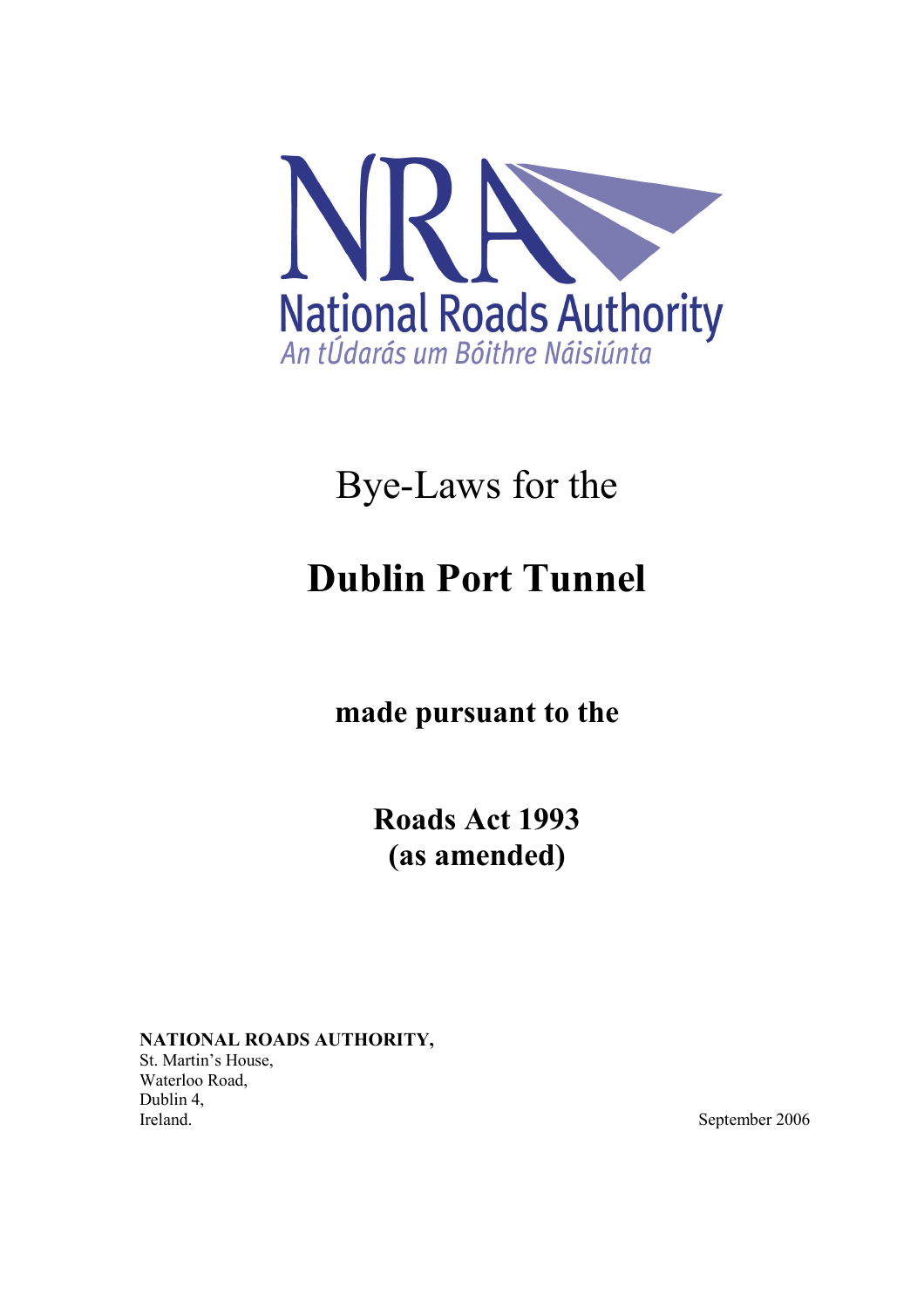# PART I – DEFINITIONS

# 1. DEFINITIONS

In these Bye-Laws:

| "Act"                     | means the Roads Act 1993.                                                                                                                                                                                                                                                                                                                               |
|---------------------------|---------------------------------------------------------------------------------------------------------------------------------------------------------------------------------------------------------------------------------------------------------------------------------------------------------------------------------------------------------|
| "Acts"                    | means the Roads Acts 1993 to 2001.                                                                                                                                                                                                                                                                                                                      |
| "Ambulance"               | means an electrically or mechanically propelled vehicle,<br>which is outwardly identifiable as an ambulance and is used<br>exclusively for the carriage of sick, injured or disabled<br>persons.                                                                                                                                                        |
| "Ancillary<br>Facilities" | means the buildings, apparatus and equipment that are used<br>in connection with the operation and maintenance of the<br>Toll Road.                                                                                                                                                                                                                     |
| "Appropriate<br>Tolls"    | means, at any time, the tolls determined by the NRA<br>(inclusive of indexation, VAT and rounding) to be<br>chargeable in respect of each class of Vehicles provided that<br>such Appropriate Tolls shall not exceed the Maximum Tolls<br>applicable for such class of Vehicles at such time.                                                           |
| "Authorised<br>Officer"   | means any person whose appointment as an Authorised<br>Officer in accordance with Regulation 27 has been approved<br>by the NRA and for so long as such appointment has not<br>been terminated by the Authority.                                                                                                                                        |
| "Base Tolls"              | means the tolls set out in the First Schedule to these Bye-<br>Laws.                                                                                                                                                                                                                                                                                    |
| "Bus" or "Coach"          | means an electrically or mechanically (or hybrid thereof)<br>propelled vehicle, which is constructed or adapted to carry<br>eight (8) or more passengers and their effects and which is<br>not substantially constructed or adapted for use for the<br>conveyance of goods or burden of any description whether<br>in the course of trade or otherwise. |
| "Bye-Laws"                | means the Bye-Laws contained herein.                                                                                                                                                                                                                                                                                                                    |
| "Dangerous Item"          | means any item or goods (including, without limitation, any<br>prohibited item (as defined in Regulation $21.2(a)(i)$ ) or<br>restricted item (as defined in Regulation $21.2(a)(ii)$ ) that is                                                                                                                                                         |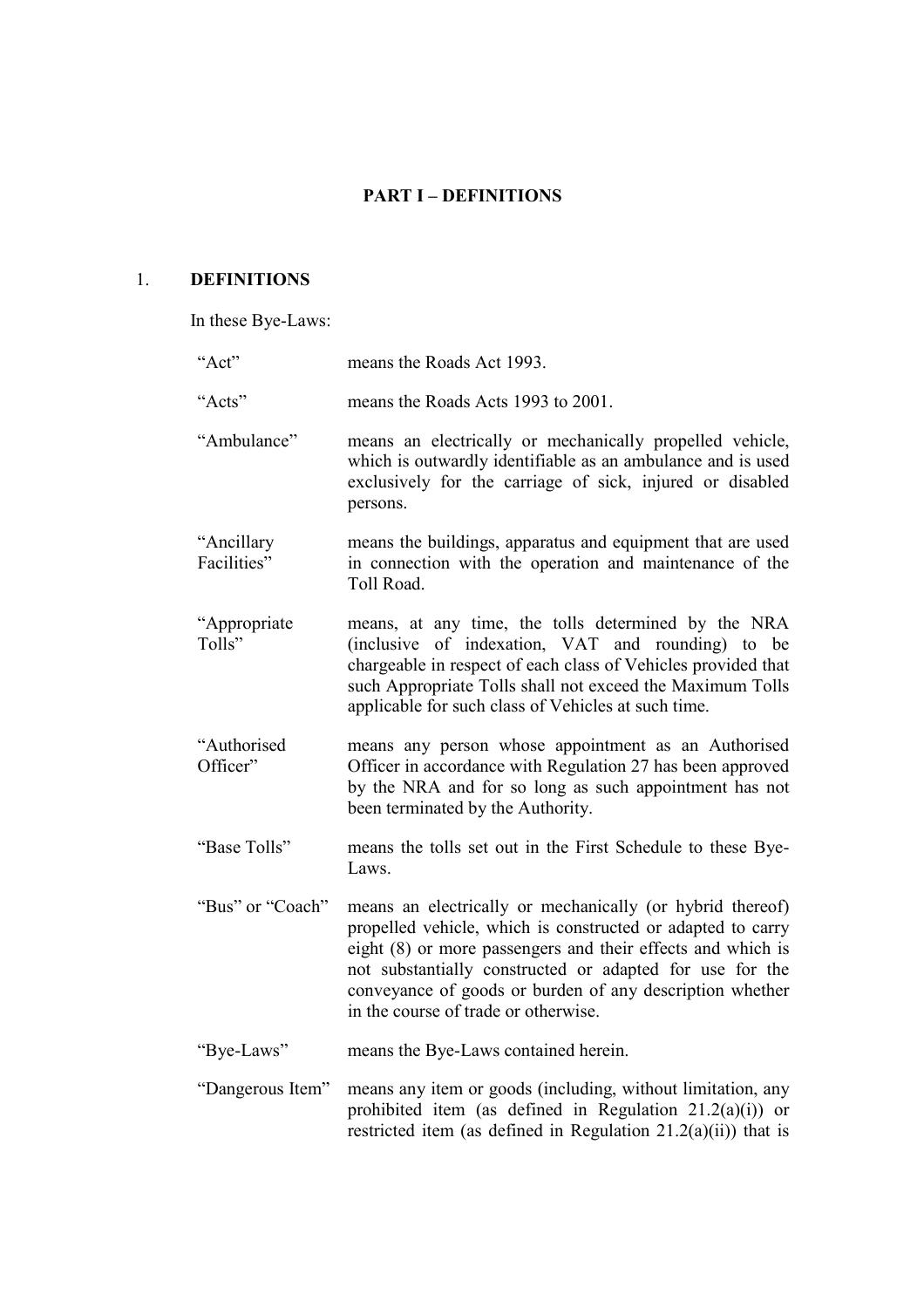being transported in or is otherwise in the Tunnel in breach of Regulations 21.1 or 21.2.

- "ETC" means electronic toll collection whereby tolls are collected by automated electronic means, the payment arrangements in respect of which have been specified or approved by the NRA.
- "Fire Brigade" means the fire and emergency services.

"Fire Brigade Vehicle" means an electrically or mechanically (or hybrid thereof) propelled vehicle, which is outwardly identifiable as a fire brigade vehicle and is used by members of the Fire Brigade in the performance of their duties as such members.

- "Goods Vehicle" means an electrically or mechanically (or hybrid thereof) propelled vehicle which is substantially constructed or adapted for use for the conveyance of goods or burden of any description, whether in the course of trade or otherwise.
- "Motor Car" means an electrically or mechanically (or hybrid thereof) propelled vehicle not being a Motor Cycle and which is constructed or adapted to carry less than eight (8) passengers and their effects.
- "Motor Cycle" means a bicycle electrically or mechanically (or hybrid thereof) propelled or motor assisted with or without a sidecar attached.
- "NRA" means the National Roads Authority.

"Opening Index" has the meaning given to it in Regulation 12.1.

- "Operator" means any person who has responsibility for any or all of operations, maintenance and toll collection functions in connection with the Toll Road, including, without limitation, the NRA and any entity appointed by the NRA to carry out any or all of the functions referred to above.
- "Special Transports" means vehicles not falling within a class listed in the First Schedule.
- "Toll Booth" means a fixed or mobile installation erected on the Toll Road for the collection of tolls.
- "Toll Collecting means a machine or system designed to receive and/or Machine" record tolls by mechanical, electrical, electronic or other means and shall include any machine or system used in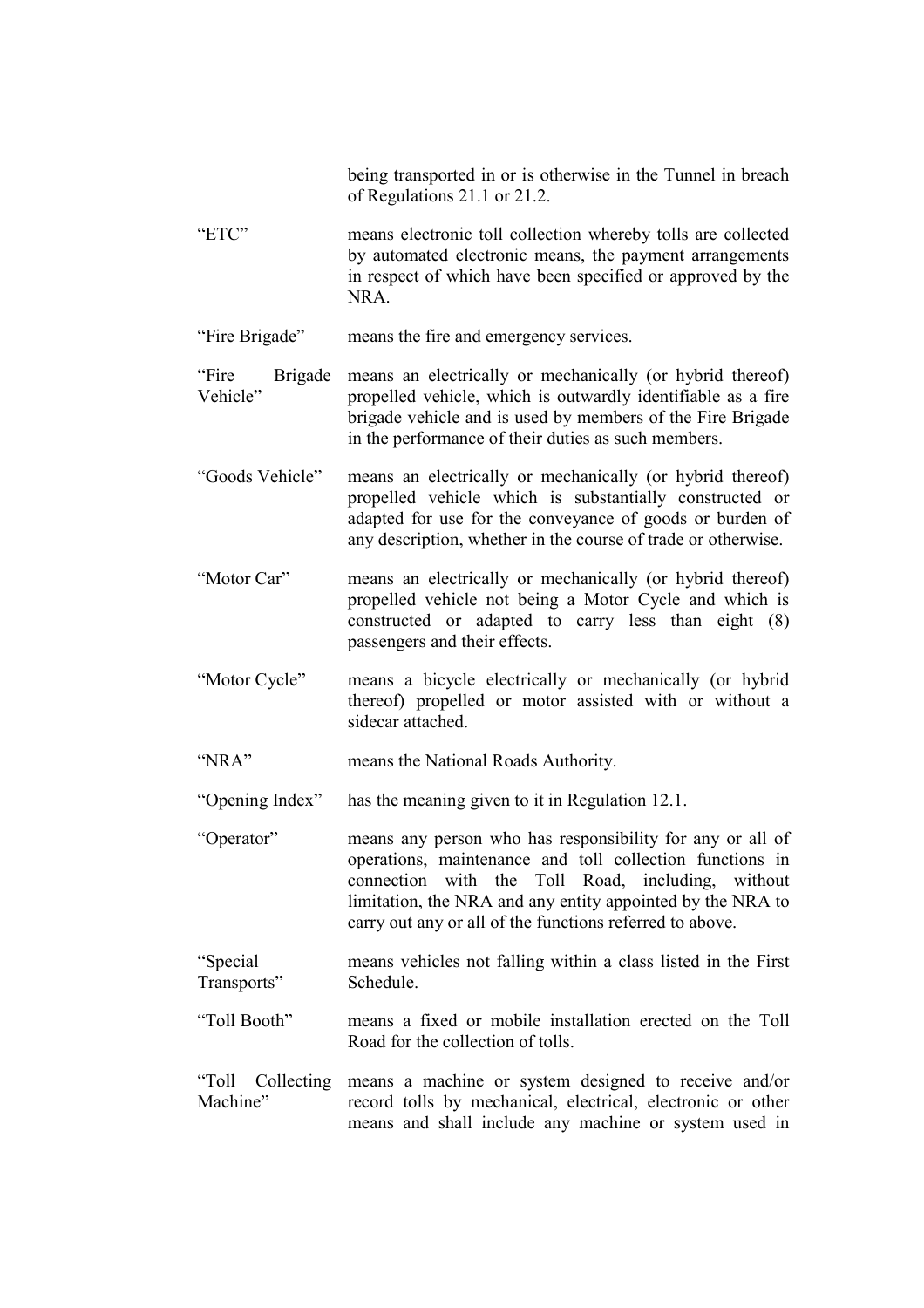connection with ETC.

- "Toll Collection means the location indicated as the "Toll Facility" on the Facility" map incorporated in the Toll Scheme at which tolls may be charged.
- "Toll Road" means the section of national road extending from the Coolock Lane junction on the motorway designated M1 to a grade separated junction at the Promenade Road entrance to the Dublin Port and its junction with East Wall Road, as more particularly shown on the map attached to the Toll Scheme.
- "Toll Scheme" means the Toll Scheme for the Dublin Port Tunnel as adopted by the Minister for the Environment on 22 December 1999 as supplemented by the further Toll Scheme adopted by the NRA on 11 April 2006.
- "Toll Year" means, in respect of the first Toll Year, the period commencing on the date these Bye-Laws take effect and ending on the 31 December next following, and in respect of each subsequent Toll Year, the period of twelve (12) months commencing on the expiry of the preceding Toll Year.
- "Token" means a voucher, disc, card or permit issued for use on the Toll Road to effect discharge of the Appropriate Toll.
- "Tunnel" means the section of the Toll Road within tunnels, including, without limitation, cross-passages and emergency lay-bys.
- "Trailer" means a vehicle attached to another vehicle (including attached by way of partial superimposition) for the purpose of being drawn thereby or actually drawn thereby.
- "User" means user of the Toll Road.
- "Vehicle" means any vehicle, conveyance or mode of transport using the Toll Road, including, without limitation, a Trailer.
- "Wide Load" means any Vehicle or load whether carried or towed, where a Permit for Special Load from a road authority is required.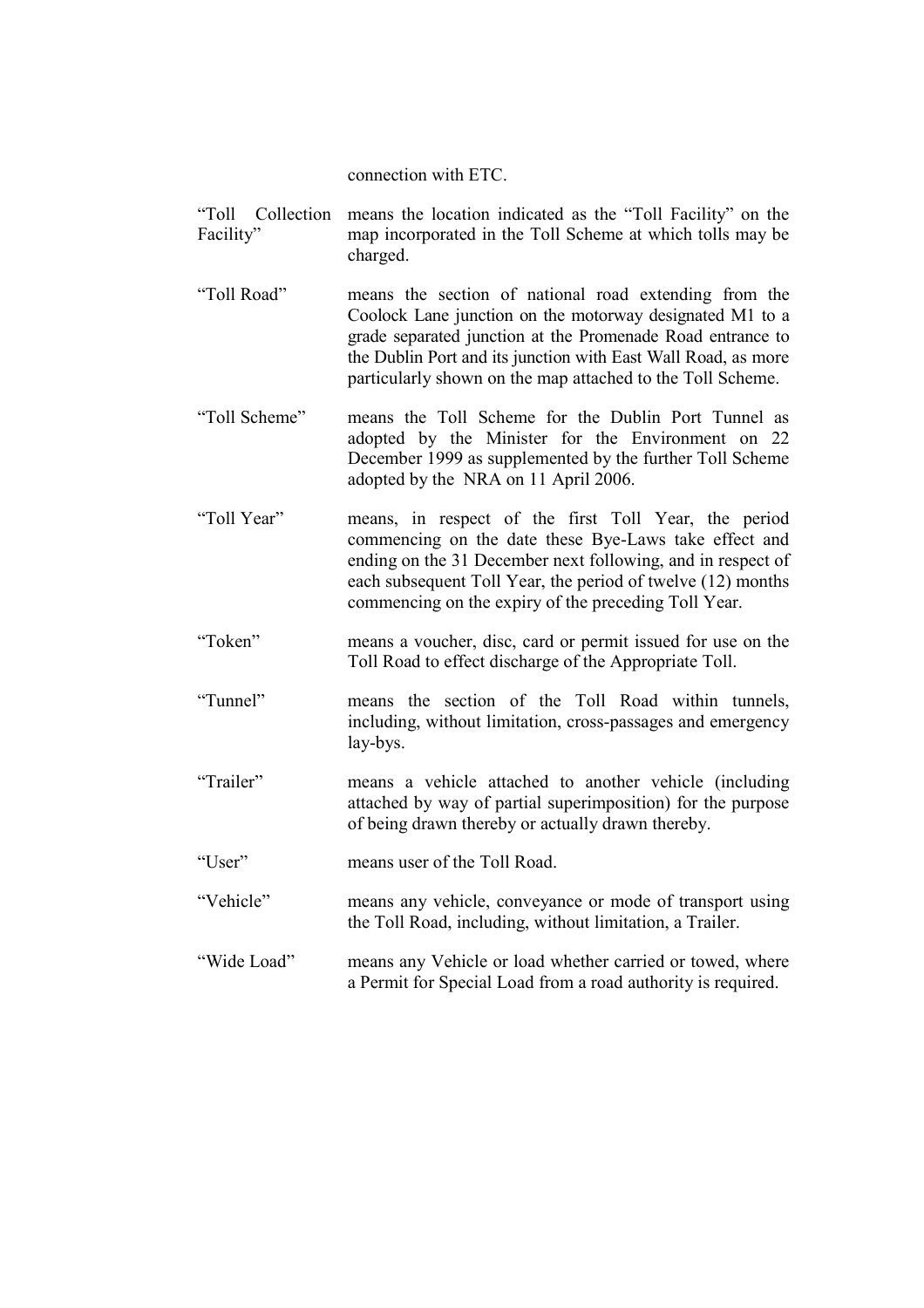# PART II - TOLLS

#### 2. USE OF TOLL ROAD

Any Vehicle and User permitted pursuant to applicable law to use a motorway and not excluded from using the Toll Road under these Bye-Laws:

- (a) may, subject to compliance with these Bye-Laws, use the Toll Road; and
- (b) shall, on passing through the Toll Collection Location, be obliged to, and shall, pay the Appropriate Toll unless exempted from payment of the Appropriate Toll under these Bye-Laws.

#### 3. RIGHT TO DEMAND TOLLS

The NRA (or, if different, the Operator on behalf of the NRA) may demand, charge, collect and recover tolls in connection with use of the Toll Road as set out in these Bye-Laws.

# 4. LIABILITY TO PAY TOLL

- 4.1 Subject to Regulation 9:
	- (a) no Vehicle may use the Toll Road without paying the Appropriate Toll; and
	- (b) the Appropriate Toll shall be payable in respect of a Vehicle of a class listed in the First Schedule on such Vehicle using part or all of the Toll Road.
- 4.2 The driver of any such Vehicle referred to in Regulation 4.1 shall discharge his obligation to pay the Appropriate Toll in respect of such Vehicle on it passing a Toll Booth or Toll Collecting Machine by either:
	- (a) paying the Appropriate Toll at the Toll Booth or Toll Collecting Machine; or
	- (b) using a Token or ETC such that the liability to pay the Appropriate Toll is discharged.

# 5. FAILURE TO PAY TOLL

5.1 If the driver of a Vehicle who is liable to pay the Appropriate Toll fails to do so on passing a Toll Collection Location, the registered owner of the Vehicle concerned may then be required to pay the amount of the Appropriate Toll.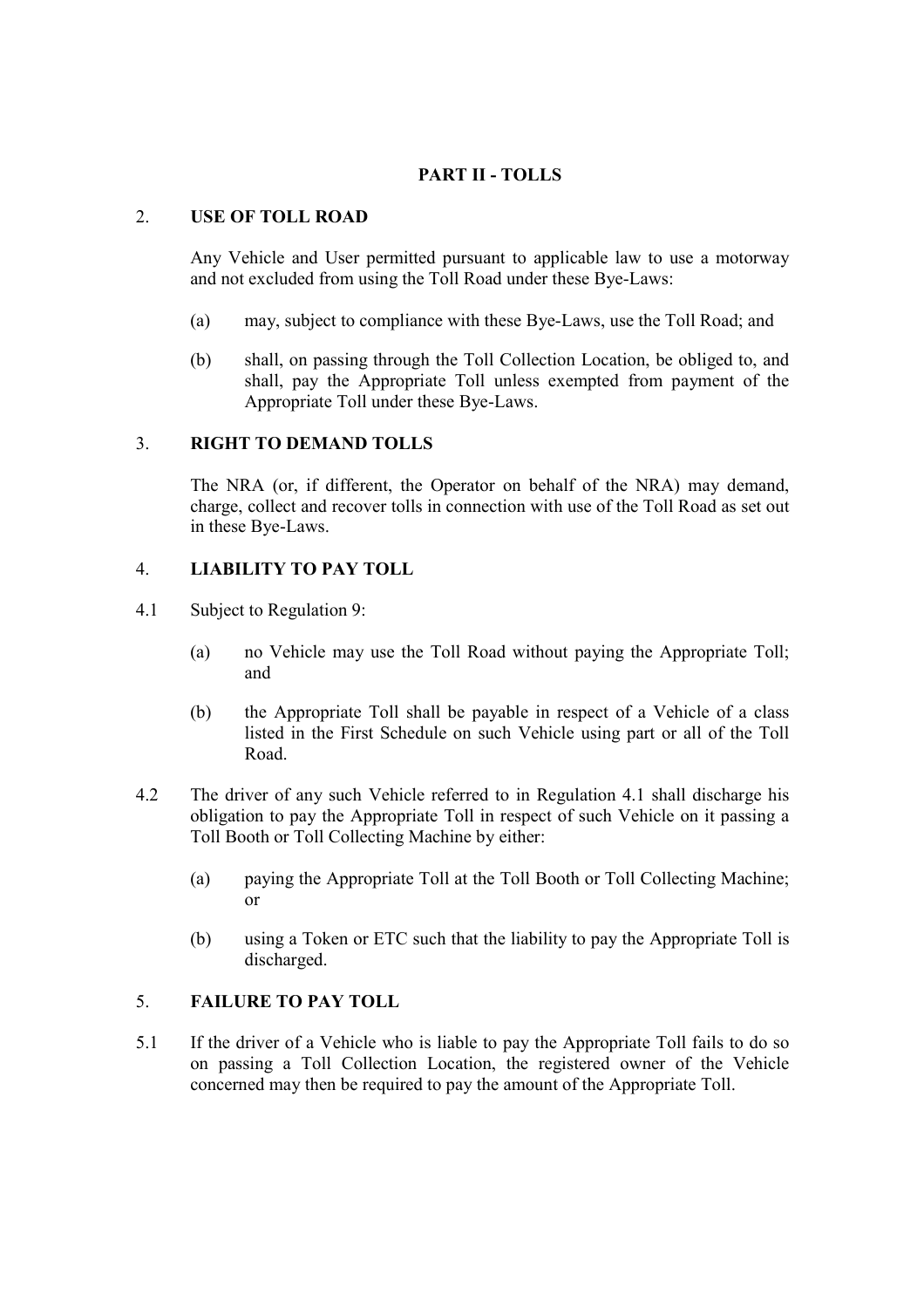- 5.2 Without prejudice to Regulation 28, a person who is liable to pay the Appropriate Toll and who fails, neglects or refuses to pay the Appropriate Toll shall be guilty of an offence for the purposes of Section 64 of the Act.
- 5.3 The amount of any Appropriate Toll due and payable by a person under these Bye-Laws and unpaid may be recovered from the person by whom it is payable as a simple contract debt, including any statutory administrative charges that may apply, in any court of competent jurisdiction.

#### 6. TRAILERS

Where a Trailer is towed by another Vehicle, it shall be treated with such Vehicle as one combined Vehicle and the class of traffic to which such combined Vehicle belongs shall be determined:

- (a) by aggregating the design gross weight of the Vehicle and the Trailer; and
- (b) by aggregating the number of axles with wheels in contact with the ground at the time of passing through the Toll Facility;

provided that this shall not apply to a Trailer towed by a Motor Cycle, a Motor Car, a Bus or a Coach.

In the case of a Trailer towed by a Motor Cycle, a Motor Car, a Bus or a Coach, the Appropriate Toll shall be determined for such Vehicle only, disregarding the Trailer.

#### 7. RIGHT TO USE TOLL ROAD AND PROHIBITED USERS

- 7.1 On paying or otherwise discharging the Appropriate Toll, the driver of a Vehicle referred to in Regulation 2 shall be entitled to use the Toll Road.
- 7.2 No pedestrian, pedal-cyclist, person in charge of, or having control over, animals (which are not being transported in a Vehicle) or any Vehicle or User other than those prescribed by applicable law (including, without limitation, the Roads Regulations 1994 (SI No. 119 of 1994)) may use the Toll Road.
- 7.3 The Operator may by itself, or with such assistance as it shall think necessary, stop and prevent any persons referred to in Regulation 7.2 from using the Toll Road.

# 8. RECEIPT

8.1 Subject to Regulation 8.2, on payment or discharge of the Appropriate Toll in accordance with these Bye-Laws, the driver shall be entitled, on request, to a receipt for the toll paid.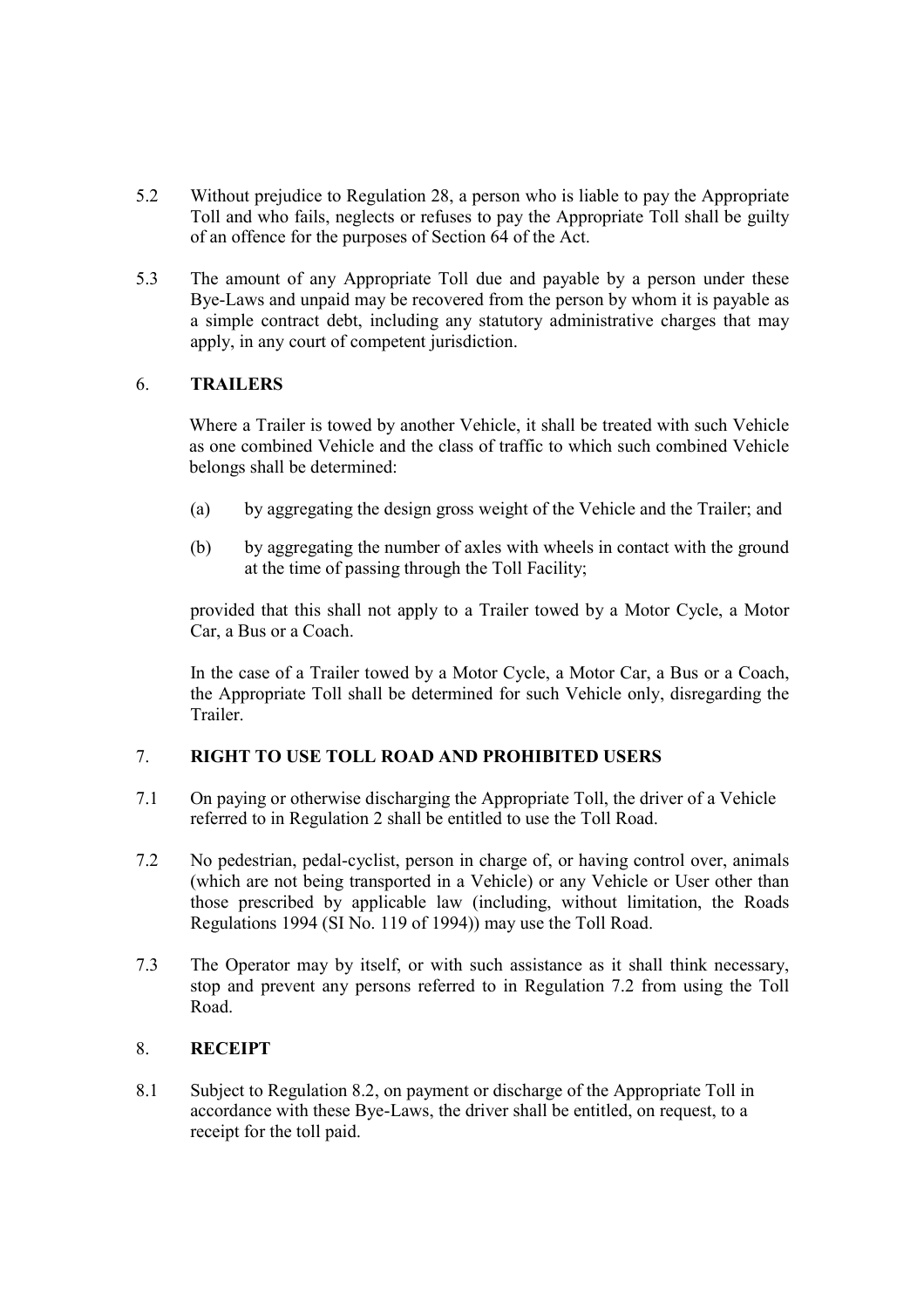- 8.2 In the case of:
	- (a) a purchase of a Token, or
	- (b) the making of any payment to facilitate, or in connection with, ETC,

by a User (or some other person in relation to the Vehicle), such payment shall be acknowledged and recorded in a statement (or some other record) that may be issued to such User (or such other person) following such purchase.

#### 9. EXEMPTIONS

A toll shall not be payable in respect of the categories of Vehicles set out in the Second Schedule to these Bye-Laws.

#### 10. **DRIVER REFUSING TO PAY TOLL**

- 10.1 Without prejudice to Regulation 5 or Regulation 28, where a driver refuses or neglects to pay or discharge the Appropriate Toll or any part thereof that is otherwise payable:
	- (a) that driver may be refused permission to use the Toll Road, any Toll Booth or any other place where such toll might be paid; and
	- (b) the Operator may, by itself or with such assistance as it thinks necessary, stop and prevent that driver from using the Toll Road.
- 10.2 No person shall:
	- (a) operate or attempt to operate a Toll Collecting Machine:
		- (i) other than by the use of ETC; or
		- (ii) by the insertion of objects other than:
			- (A) coins (or, where the Toll Collecting Machine so permits, currency other than coins) of the appropriate denomination of the lawful currency for the time being of Ireland;
			- (B) using a credit card, debit card or other means of payment, upon such method of payment being approved by the NRA; or
			- (C) using Tokens authorised by the NRA to be used for the payment of such tolls; or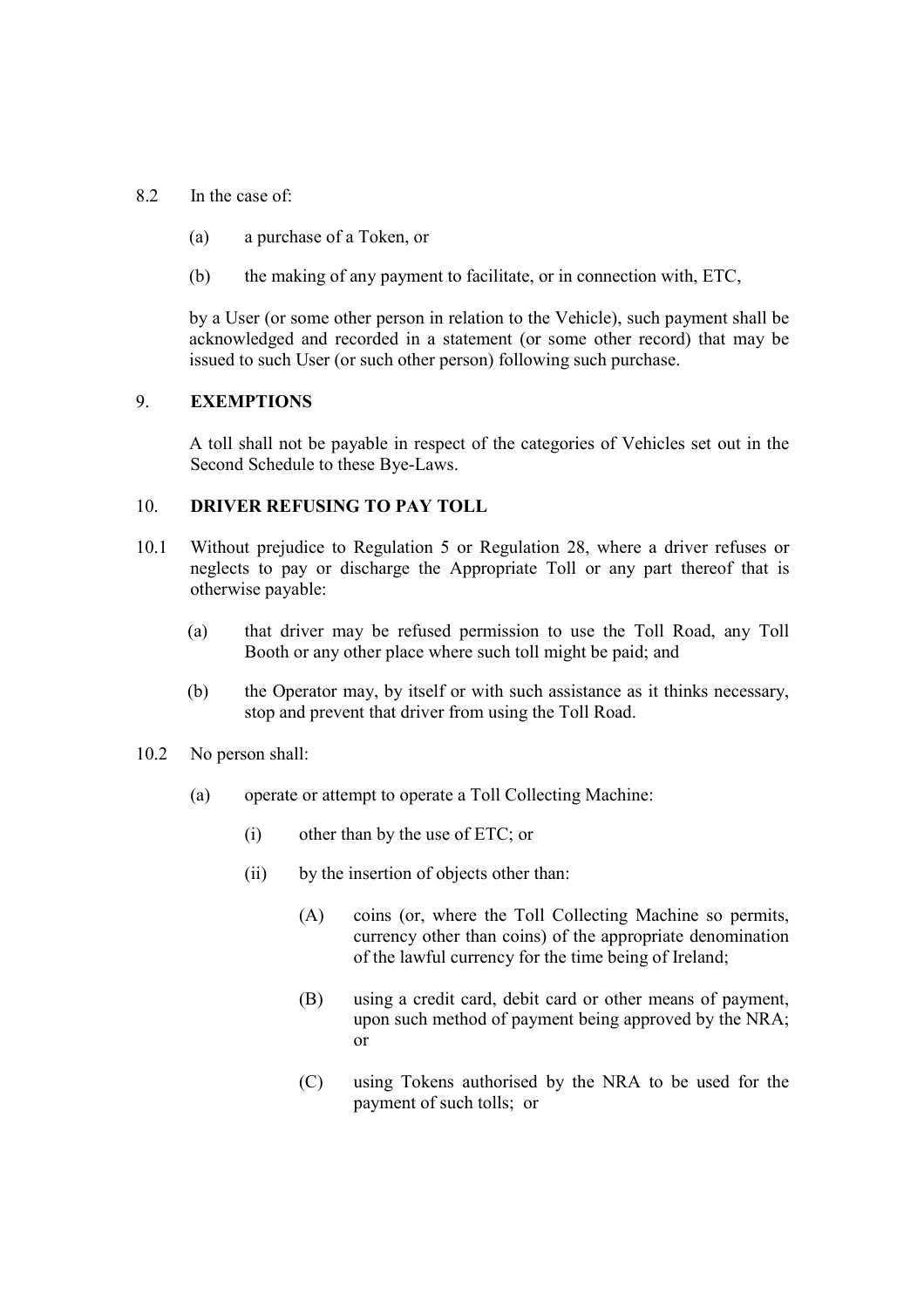(b) otherwise interfere with a Token or a Toll Collecting Machine with the intention of dishonestly obtaining for himself a pecuniary advantage.

### 11. LIST OF TOLLS TO BE EXHIBITED

 A list of the Appropriate Tolls authorised by these Bye-Laws shall at all times be exhibited in a conspicuous place at or near the Toll Collection Location on the Toll Road.

# 12. AMOUNT OF TOLLS

- 12.1 The tolls set out in the First Schedule hereto are the Base Tolls calculated as of August 2005 (at which date the Consumer Price Index as published by the Central Statistics Office was equal to one hundred and thirty-two point one (132.1) (the "Opening Index") (using a November 1996 base of one hundred (100)).
- 12.2 The Maximum Tolls for each class of Vehicles for each Toll Year shall be the Base Tolls for such class of Vehicles multiplied by the Consumer Price Index for August in the previous year, using a November 1996 base year of one hundred (100), divided by the Opening Index, and the resulting amount shall be rounded upwards or downwards, as the case may be, to the nearest fifty cent (50c) or such other amount (equal to or less than one euro  $(\epsilon 1)$ ), in each case, as may be determined by the NRA.
- 12.3 In the event of the Consumer Price Index for August in any year (the "Base Year") not being published before  $1<sup>st</sup>$  of December in that Base Year, the Maximum Tolls for the following year shall be the Maximum Tolls for the Base Year multiplied by an appropriate alternative indexation factor determined by the NRA.
- 12.4 In the event of the current Consumer Price Index (or the appropriate alternative indexation factor determined by the NRA, if the former is not published) in use remaining static or showing a decrease on the previous year's figures in any year the Appropriate Tolls shall not exceed the Maximum Tolls fixed in the previous year.
- 12.5 Such revised Maximum Tolls shall become effective as and from the 1<sup>st</sup> day of January following the August for which the relevant Consumer Price Index (or an appropriate alternative indexation factor determined by the NRA, if the former is not published) is derived.
- 12.6 A list of the Maximum Tolls for each year so calculated shall be published in a national daily newspaper before the  $1<sup>st</sup>$  day of January of the relevant year with the exception of the year of commencement of tolling when a list of the Maximum Tolls applicable at commencement and for the duration of such Toll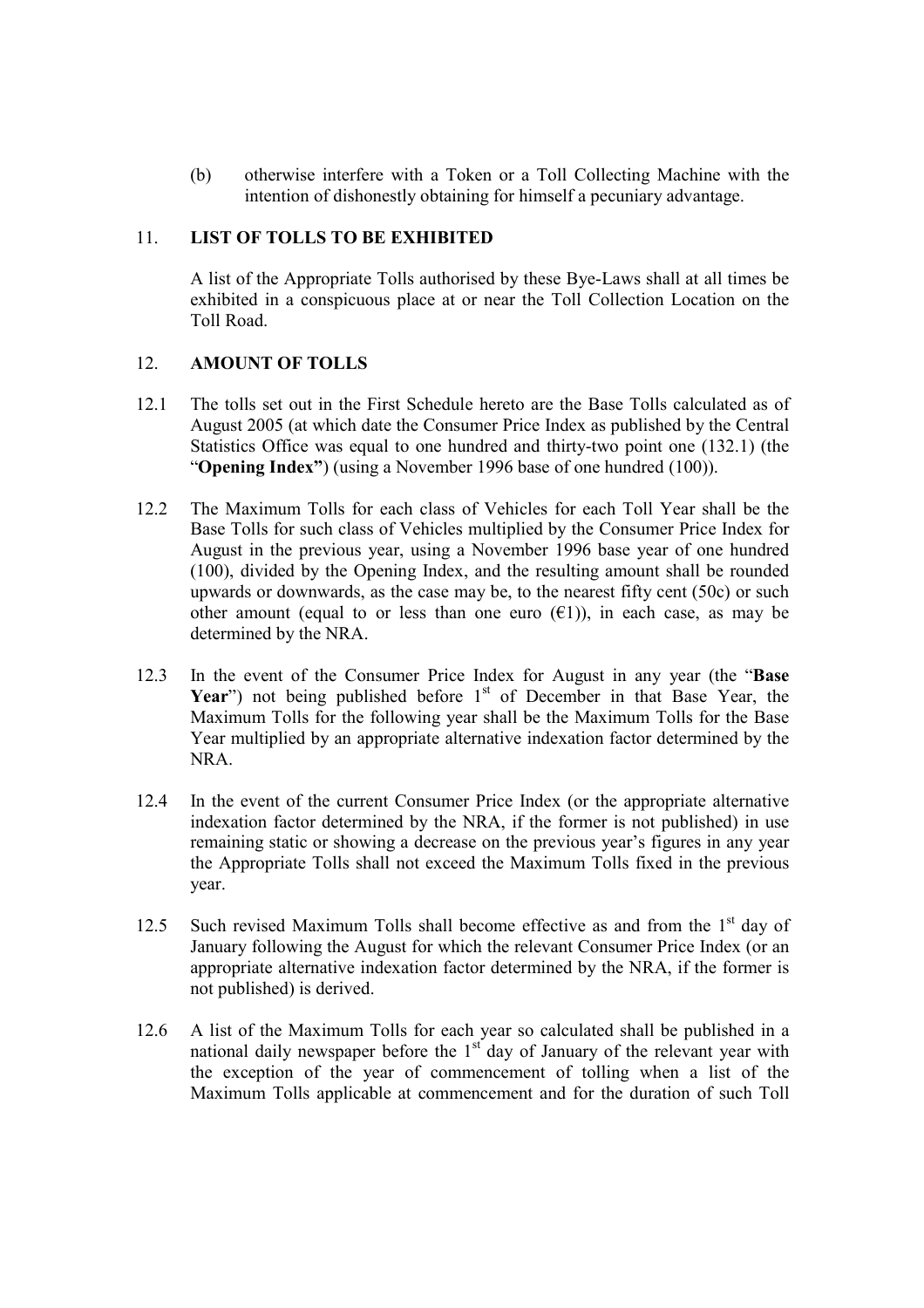Year shall be published in a national daily newspaper no later than seven (7) days prior to the commencement of tolling.

12.7 The list of Appropriate Tolls applying at the commencement of tolling shall be made publicly available no later than seven (7) days prior to the commencement of tolling.

Any revision to the Appropriate Tolls shall be made publicly available on or prior to such revision taking effect.

For the purposes of this Regulation 12.7 "publicly available" means that the information is accessible by the public, including, without limitation, publishing the information in a national daily newspaper or publishing the information on any website maintained by a road authority or the Operator in connection with the Toll Road or by the NRA generally.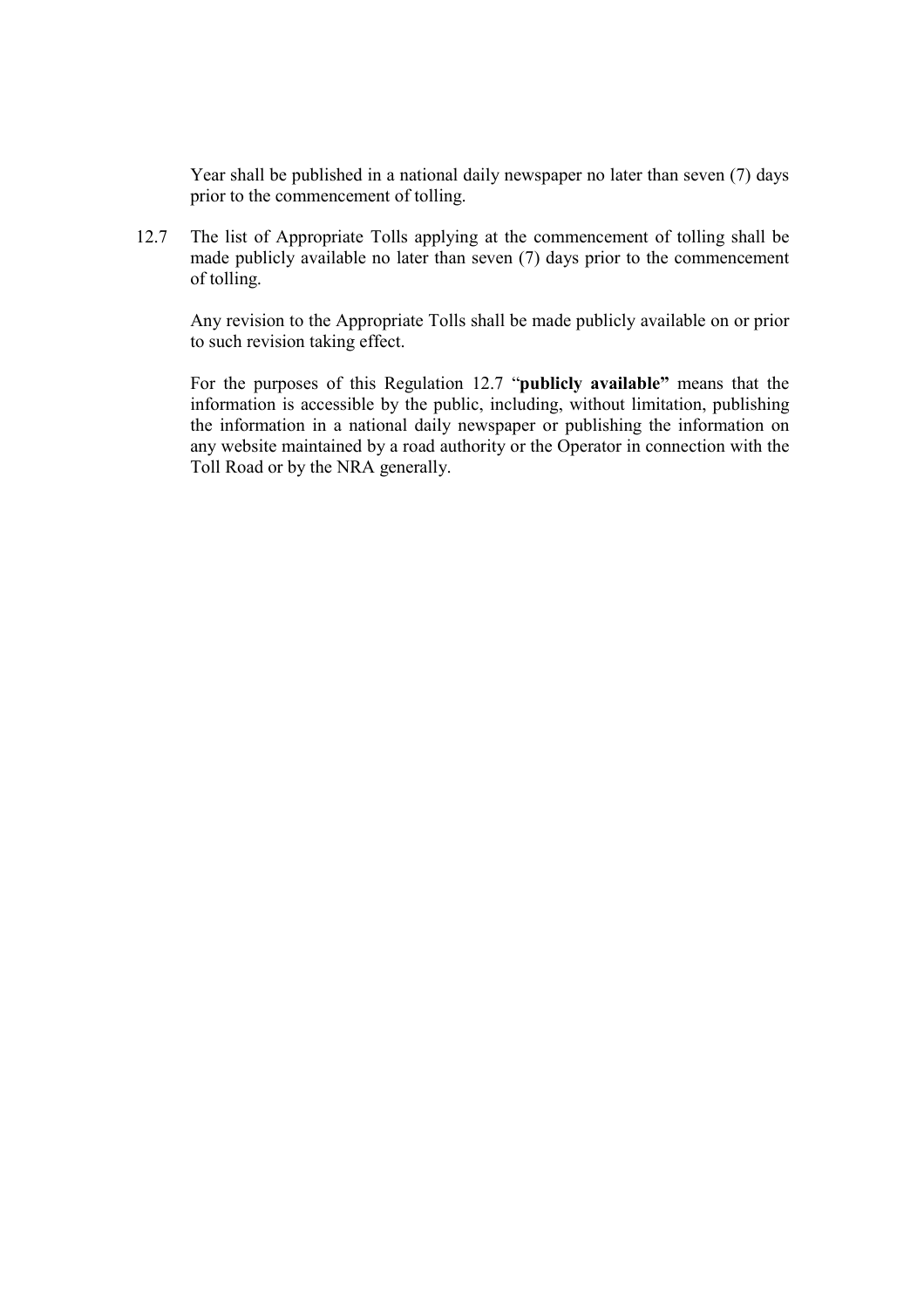# PART III - OPERATIONS

#### 13. OBSTRUCTION

- 13.1 No person shall obstruct or disrupt the operation, maintenance or use of any part of the Toll Road.
- 13.2 The Operator, either by itself or with such assistance as it thinks necessary, may remove or cause to be removed any person, Vehicle, item or object obstructing or impeding the use of the Toll Road.

### 14. INTERFERENCE AND NUISANCE

- 14.1 No person, other than a person authorised for the purpose by the Operator, shall operate, move, alter, tamper or interfere with, or obstruct or prevent the operation of:
	- (a) any telephone or other telecommunications equipment or apparatus;
	- (b) any lift or power-operated gangway;
	- (c) any switch, lever or device; or
	- (d) any other mechanical, electrical, electronic or other equipment or apparatus,

which is provided for use in, or in connection with any operation of, any part of the Toll Road (whether situate in the Ancillary Facilities, the Tunnel or otherwise), except that in the case of an emergency, any such equipment or apparatus which is provided for use in an emergency may be used for that purpose in accordance with any instructions displayed on or near it.

- 14.2 No person, other than a person authorised for the purpose by the Operator, shall:
	- (a) remove, displace or alter any part of the structure or fabric of the Toll Road or the Ancillary Facilities or any fixture, fitting, furnishing, notice or other property comprising in or provided for or in connection with the Toll Road or the Ancillary Facilities; or
	- (b) erect or place on any part of the Toll Road or the Ancillary Facilities any structure or property.
- 14.3 No person, other than a person authorised for the purpose by the Operator, shall:
	- (a) write, draw, paint, carve or make any mark on;
	- (b) affix any bill, poster or sticker to; or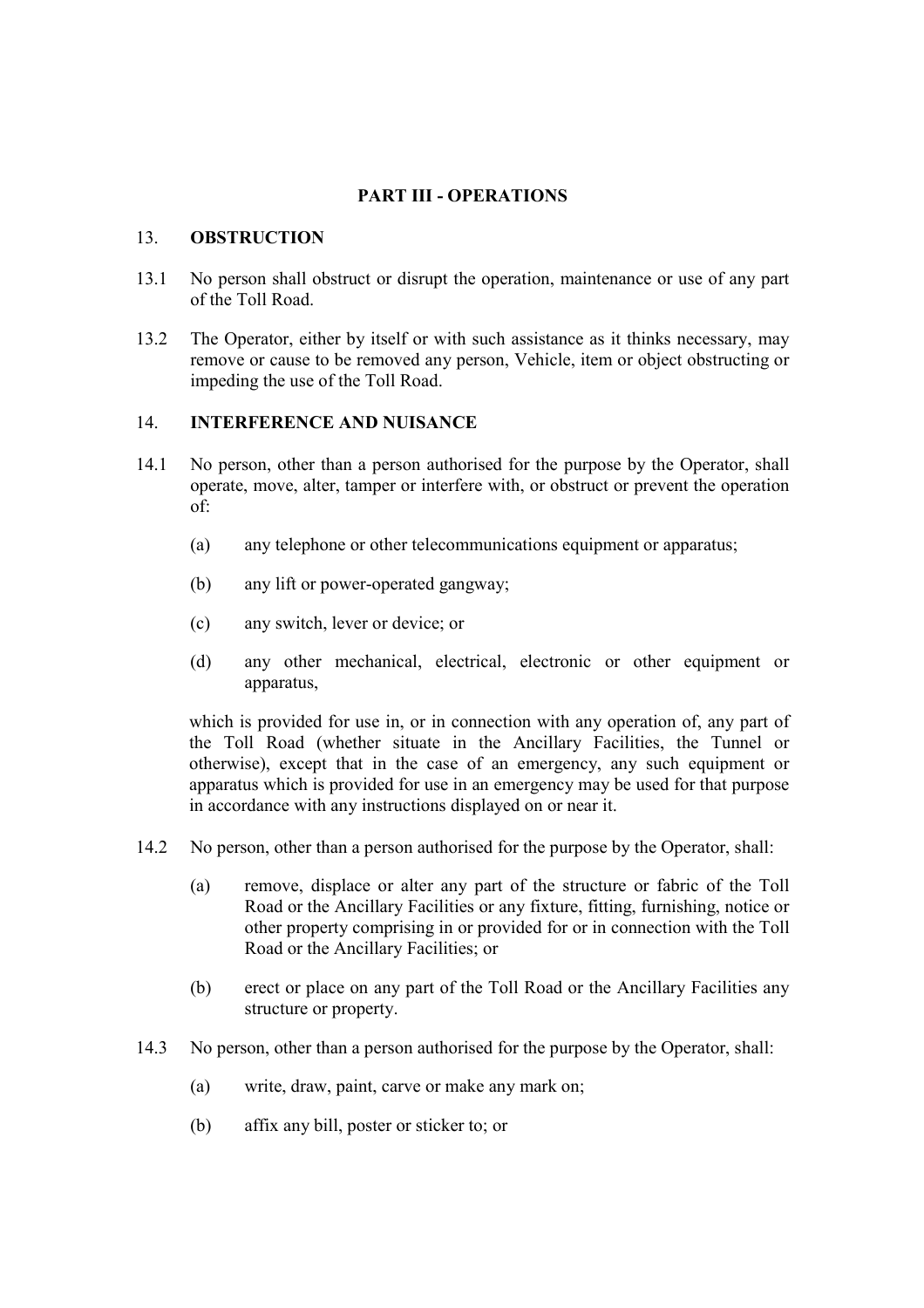(c) soil, deface or defile,

any wall, window, door, floor, fixture, part, fitting, furnishing, structure, notice, or surface of the Toll Road, any Ancillary Facility or any building or premises used in connection with the collection of tolls.

# 15. RESTRICTED AREAS

- 15.1 No person shall:
	- (a) enter any premises or place in, or any other part of, the Toll Road or the Ancillary Facilities to which for the time being members of the public are not permitted to have access;
	- (b) enter or permit any Vehicle to enter a cross-passage or emergency lay-by other than in the event of a breakdown or emergency; or
	- (c) climb any wall, fence, barrier, ladder, railing or post,

unless such person has been authorised to do so by the Operator.

15.2 No person shall neglect, fail or refuse to comply with any notice prohibiting or restricting access to any building, premises, road or other part of the Toll Road or Ancillary Facility.

#### 16. VEHICLES AND PROPERTY LEFT IN TUNNEL

- 16.1 Subject to Regulation 16.2, no person who has not been approved by the NRA for this purpose may seek to recover, retain, re-deliver or dispose of any property, Vehicle or item left in or on the Toll Road.
- 16.2 The Operator shall be entitled to recover, keep in custody, re-deliver or dispose of any property, Vehicles or item left in the Toll Road and for determining the charge or charges that may be payable by a person whose property, Vehicle or item has had to be recovered, retained, delivered or disposed of by the Operator provided that no charge or charges may be payable as a consequence of activities by the emergency services in the Toll Road or in the event of the Operator ordering an evacuation of the Toll Road.

#### 17. VEHICLES

17.1 Buses, Coaches and Goods Vehicles with a design gross vehicle weight exceeding 3,500 kilograms travelling through the Tunnel shall maintain a distance to the Vehicle in front of it in the same lane of not less than one hundred (100) metres, unless traffic has stopped in which case a minimum distance of fifty (50) metres shall be maintained.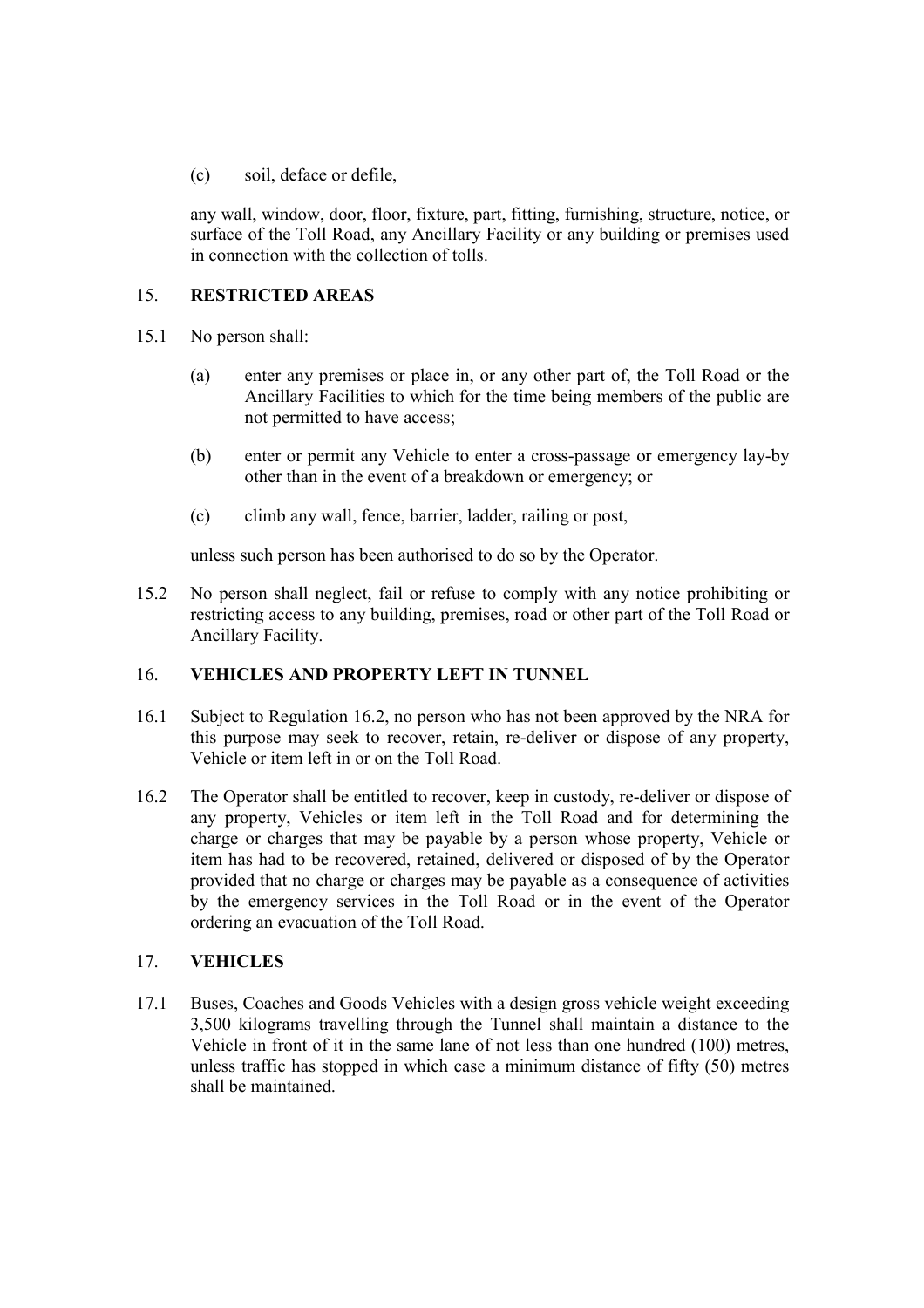In the case of all other vehicles (including Cars) the distance to the vehicle in front in the same lane shall not be less than fifty (50) metres, unless the vehicle in front is equipped with a flashing amber light in operation at or near roof level at both the front and the rear of the Vehicle in which case a minimum distance of one hundred (100) metres shall be maintained, or unless traffic has stopped in which case a minimum distance of fifty (50) metres shall be maintained.

- 17.2 No person shall drive or manoeuvre a Vehicle of three or more axles or a Bus or a Coach in the right hand lane of any road carriageway in the Tunnel except where:
	- (a) it is necessary to proceed in that lane due to an obstruction;
	- (b) the left hand lane is closed to traffic; or
	- (c) directed to do so by an Authorised Officer or a member of the Garda Siochana.
- 17.3 No person shall drive, position, park or leave a Vehicle in the Toll Road:
	- (a) in any place other than one designated for the purpose by the Operator, an Authorised Officer or by a member of the Garda Síochána in the performance of his duties as a member of the Garda Síochána; or
	- (b) otherwise than as directed by the Operator, an Authorised Officer or by a member of the Garda Síochána in the performance of his duties as a member of the Garda Síochána.
- 17.4 No person in charge of a Vehicle shall cause or permit it:
	- (a) to obstruct the flow of any traffic, whether at a Toll Collection Facility or elsewhere on the Toll Road;
	- (b) otherwise to obstruct or disrupt the operation of the Toll Road; or
	- (c) to cause danger to any person or property.
- 17.5 No person shall use any Vehicle, or cause or permit it to be used, at any time when:
	- (a) the condition of the Vehicle or of any of its equipment or accessories;
	- (b) the number of passengers carried in or on it or the manner in which they are carried; or
	- (c) the weight, position, distribution, packing, securing or adjustment of any load,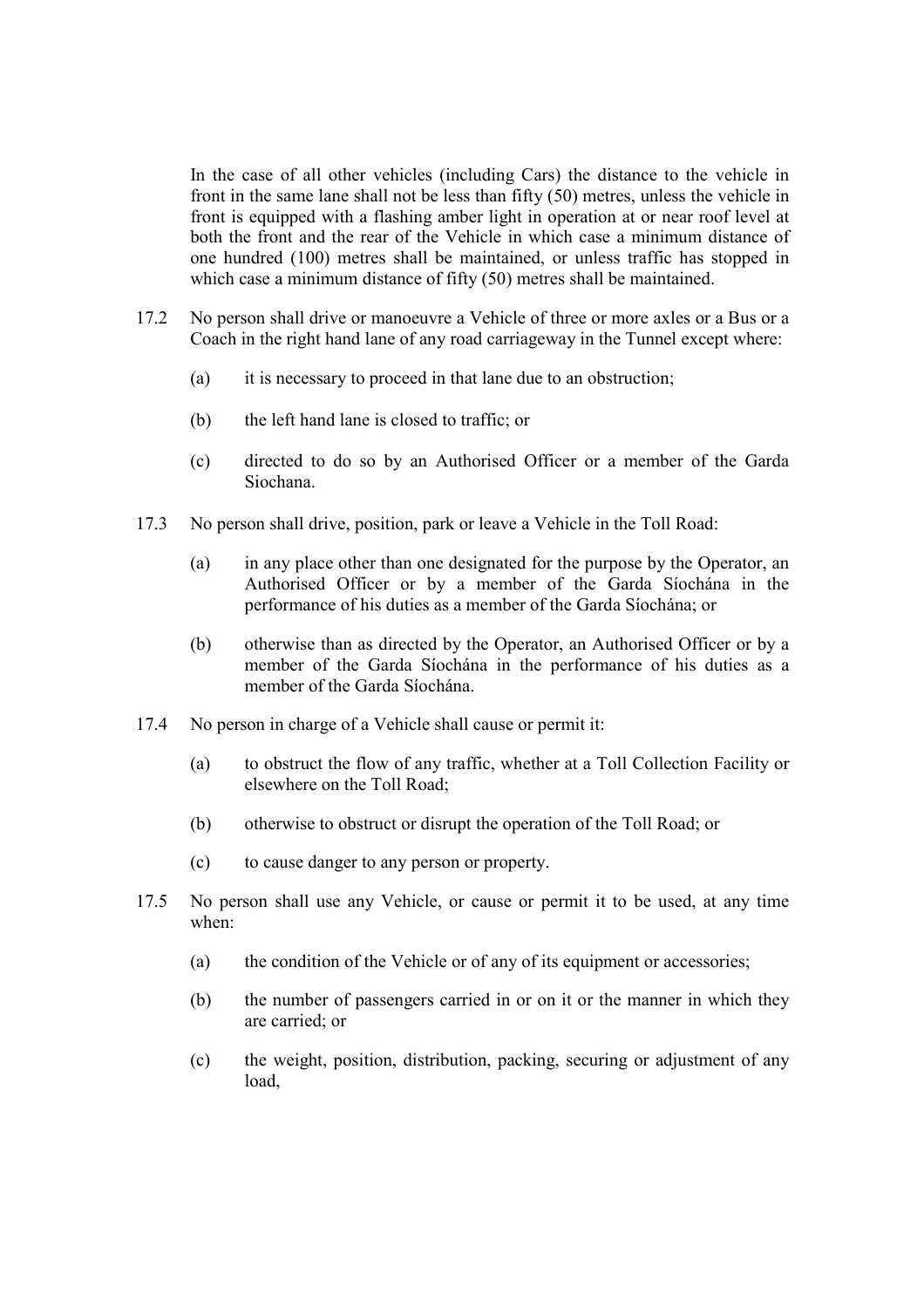is such as to cause, or to be likely to cause, danger, injury or nuisance to any person or property.

- 17.6 No person shall use any Vehicle, or cause or permit it to be used, unless its fuel and exhaust systems, including the condition and extent of filling of any fuel tank and the condition of any fuel cap or equipment relating to the carriage or use of fuel, are at all times such that no danger or nuisance is caused or is likely to be caused to persons or property and that there is no risk of fuel spillage.
- 17.7 No Vehicle shall be driven into the Tunnel unless the Vehicle has sufficient fuel or other power to leave the Tunnel.

#### 18. VEHICLE BREAKDOWN AND RECOVERY

- 18.1 Any User whose Vehicle is at rest by reason of breakdown in the Tunnel shall report that fact to the Operator and the position and circumstances in which the Vehicle is at rest by using the emergency telephones provided or by other reasonable means.
- 18.2 A User shall not carry out, or attempt to carry out, a repair, adjustment or refuelling of a Vehicle (or any part of such Vehicle) which is at rest in the Tunnel except with permission expressly given by an Authorised Officer.
- 18.3 Any User whose Vehicle is at rest by reason of breakdown in the Tunnel shall not move or attempt to move such a Vehicle from the position in which it is at rest.
- 18.4 The Operator may remove to an area designated by the Operator any Vehicle:
	- (a) which is for the time being at rest in the Tunnel or on any part of the Toll Road in contravention of these Bye-Laws; or
	- (b) which is broken down; or
	- (c) with no User in charge; or
	- (d) the User in charge of which is not present on or in it.
- 18.5 In the case of a Vehicle:
	- (a) which is removed by the Operator in accordance with Regulation 18.4 of these Bye-Laws; or
	- (b) which at the request of the User in charge of such Vehicle is repaired, adjusted or refuelled (instead of being removed) by a person appointed by the Operator,

then the Operator may require the User (or, if different, the registered owner of the Vehicle) to pay such reasonable charge specified by the Operator.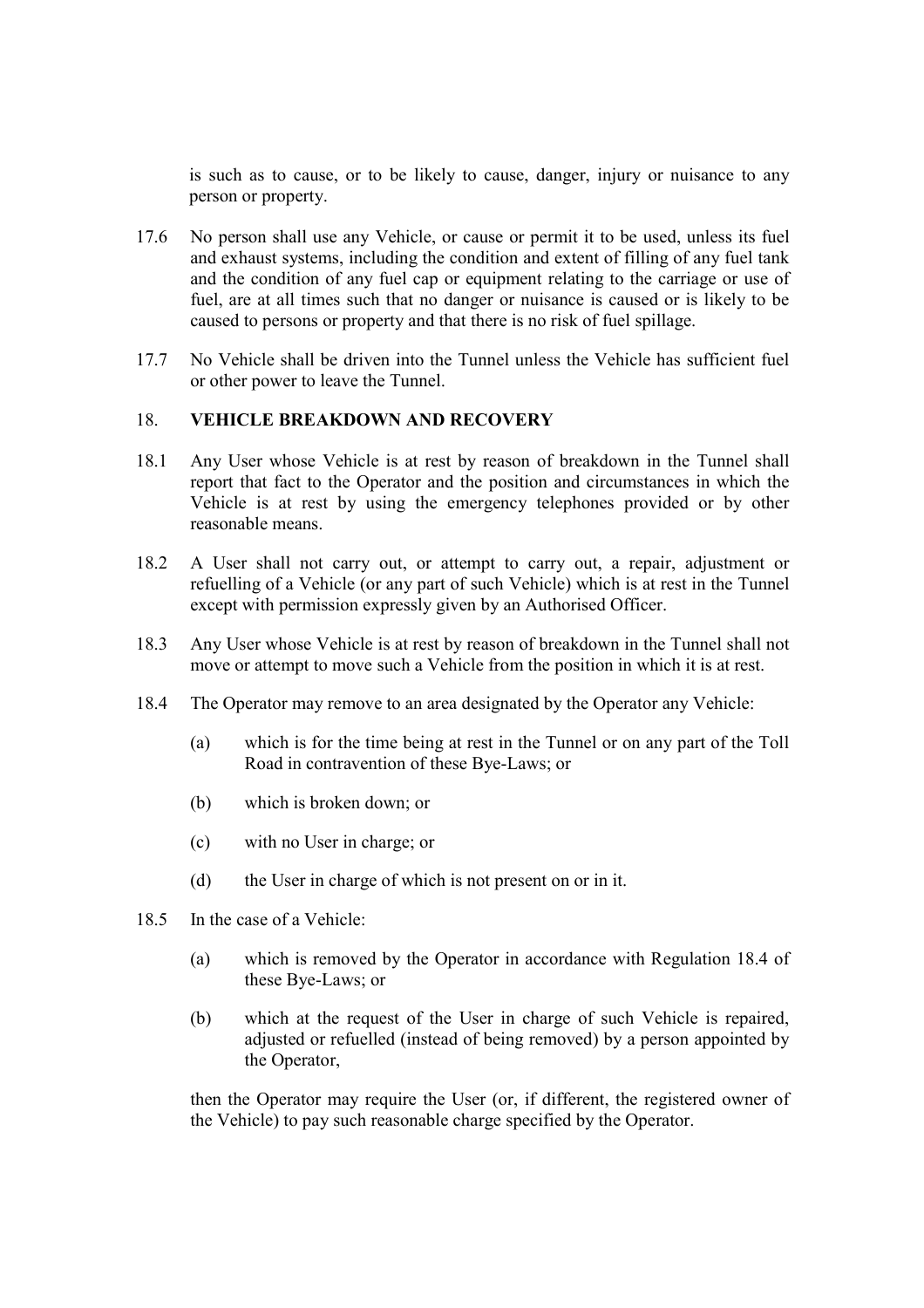18.6 It shall be an offence for the purposes of Section 64 of the Act for any User to obstruct any action taken by a person appointed by the Operator for the purpose of removing a Vehicle in accordance with these Bye-Laws.

## 19. COMPLIANCE WITH REQUIREMENTS

- 19.1 No person (whether driving a Vehicle, on foot or otherwise) shall neglect, fail or refuse to comply with any lawful indication or direction given by the Operator or an Authorised Officer (including any indication or direction contained in a notice, sign, signal or message displayed on a variable message signal, relayed on a public address system or broadcast on any radio transmission system).
- 19.2 A person shall, if so required by the Operator or an Authorised Officer, state his correct name and address and the purpose of his being in or on the Toll Road or an Ancillary Facility.
- 19.3 Where an accident occurs in any part of the Tunnel, the driver of any Vehicle involved shall give details of the accident to the Operator as soon as possible and, in any event, before leaving the Toll Road.
- 19.4 No person shall drive a Vehicle in any part of the Tunnel (except where he is already in the Tunnel, for the purpose of making a safe and orderly exit from it) after being informed:
	- (a) by the Operator or an Authorised Officer or a person authorised for the purpose by the Operator (each, an "authorised person") that, in his opinion, the Vehicle is so loaded, built, equipped or maintained as to be likely to obstruct traffic, injure persons or damage property; or
	- (b) by an authorised person that, in his opinion, the Vehicle otherwise fails to meet a requirement specified in these Bye-Laws or by the Operator.

#### 20. FIRE AND SAFETY PRECAUTIONS

- 20.1 No person shall cause or permit a fire to occur.
- 20.2 No person shall bring a naked flame or naked light into or create any flame or light any naked light in:
	- (a) any place within fifteen metres of any store of liquid fuel, or explosives or other flammable substance;
	- (b) any place within the Tunnel; or
	- (c) any other place where any such act is prohibited by notice.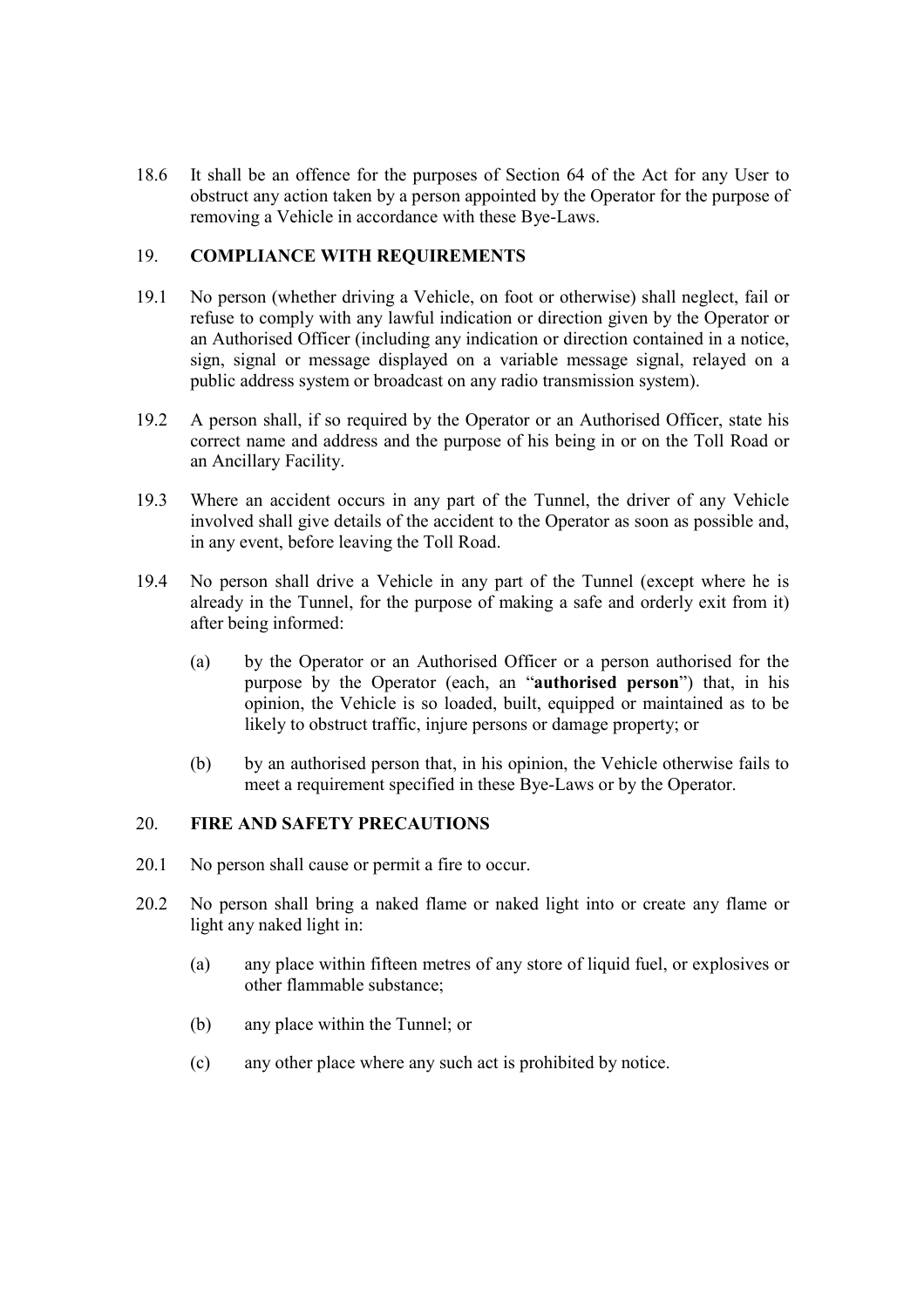- 20.3 No person shall, except in an emergency, operate any switch or lever of any lift or any other automatic conveyance for Vehicles or persons on or near which is displayed a notice stating that it is intended only to be operated in an emergency.
- 20.4 No person shall, except in an emergency or where authorised by the Operator, use any fire-fighting equipment or other equipment provided for use in an emergency.
- 20.5 No person shall disregard any safety notice or direction including, without limitation, any notice, sign, signal or message displayed on a variable message signal, relayed on a public address system or broadcast on any radio transmission system.

#### 21. CARRIAGE OF DANGEROUS ITEMS IN OR THROUGH THE TUNNEL

- 21.1 No person shall bring or cause or permit to be brought within the Tunnel any article or substance which as presented for transport is liable to or would reasonably be expected to:
	- (a) explode,
	- (b) dangerously react,
	- (c) produce a flame or dangerous evolution of heat, or
	- (d) produce dangerous emissions of toxic, corrosive or flammable gases or vapours,

in each case, under normal conditions of transport.

- 21.2 (a) Without prejudice to the generality of Regulation 21.1, the Operator may specify from time to time certain items or goods which:
	- (i) are prohibited from being transported in the Tunnel ("prohibited items"); or
	- (ii) may be transported in the Tunnel only subject to specified restrictions or compliance with specified conditions ("restricted items"), and

no person shall transport, bring, or cause or permit to be brought, in the Tunnel:

- (A) any prohibited items; or
- (B) any restricted items in breach of any such restriction or otherwise than in compliance with any conditions specified.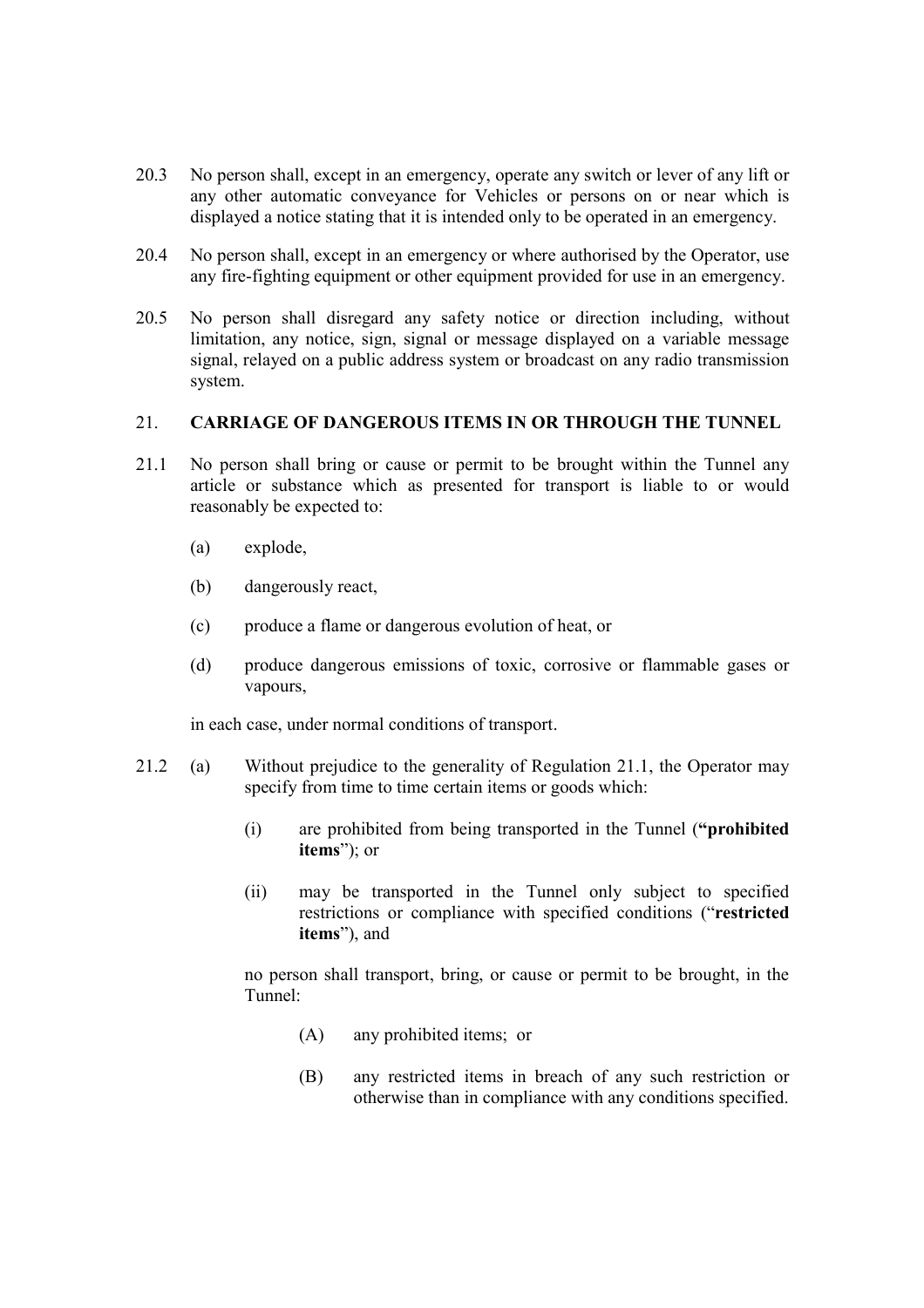- (b) Upon the Operator specifying any items or goods in accordance with Regulation 21.2(a), it shall publish or otherwise make available the list of such items or goods.
- 21.3 (a) The Operator may remove from any Vehicle or the custody of any person and may store and re-deliver any Dangerous Item that is being transported or is otherwise in the Tunnel in breach of these Bye-Laws. For the avoidance of doubt, if the Operator determines in this regard that it is necessary to detain the Vehicle in which the Dangerous Item is located, it shall be entitled to detain the Vehicle.
	- (b) Where the Operator is of the opinion that any Dangerous Item being transported or otherwise in the Tunnel is dangerous or there is a likelihood that such Dangerous Item may cause damage to the Tunnel or its surrounding environs, the Operator shall be entitled to take such steps available to it arrange for the safe disposal of the Dangerous Item.
	- (c) Without prejudice to Regulation 21.3(b), the Operator also shall have the right to dispose of any such Vehicle or Dangerous Item removed by it and not collected within three (3) months of such removal.
- 21.4 A person who is in breach of this Regulation 21 shall be liable to reimburse the Operator (on an indemnity basis) for any costs incurred by the Operator in removing, storing, disposing of or redelivering any Dangerous Item, in addition to any penalty to which that person may be liable under these Bye-Laws.
- 21.5 Vehicles carrying liquid petroleum products (other than as fuel for the motor in the Vehicle used to mechanically propel the Vehicle) shall have a flashing amber light in operation at or near roof level at both the front and the rear of the Vehicle.

# 22 EVACUATION OF TUNNEL

- 22.1 Users shall evacuate the Tunnel immediately upon being so directed by the Operator and Users shall comply with all instructions and directions of the Operator.
- 22.2 In the event of an evacuation being required by the Operator then:
	- (a) if directed by the Operator, Users shall leave their Vehicles and proceed by foot to emergency exits; or
	- (b) in the absence of any direction contemplated by Regulation 22.2(a), Users shall drive their Vehicles out of the Tunnel following the normal direction of flow.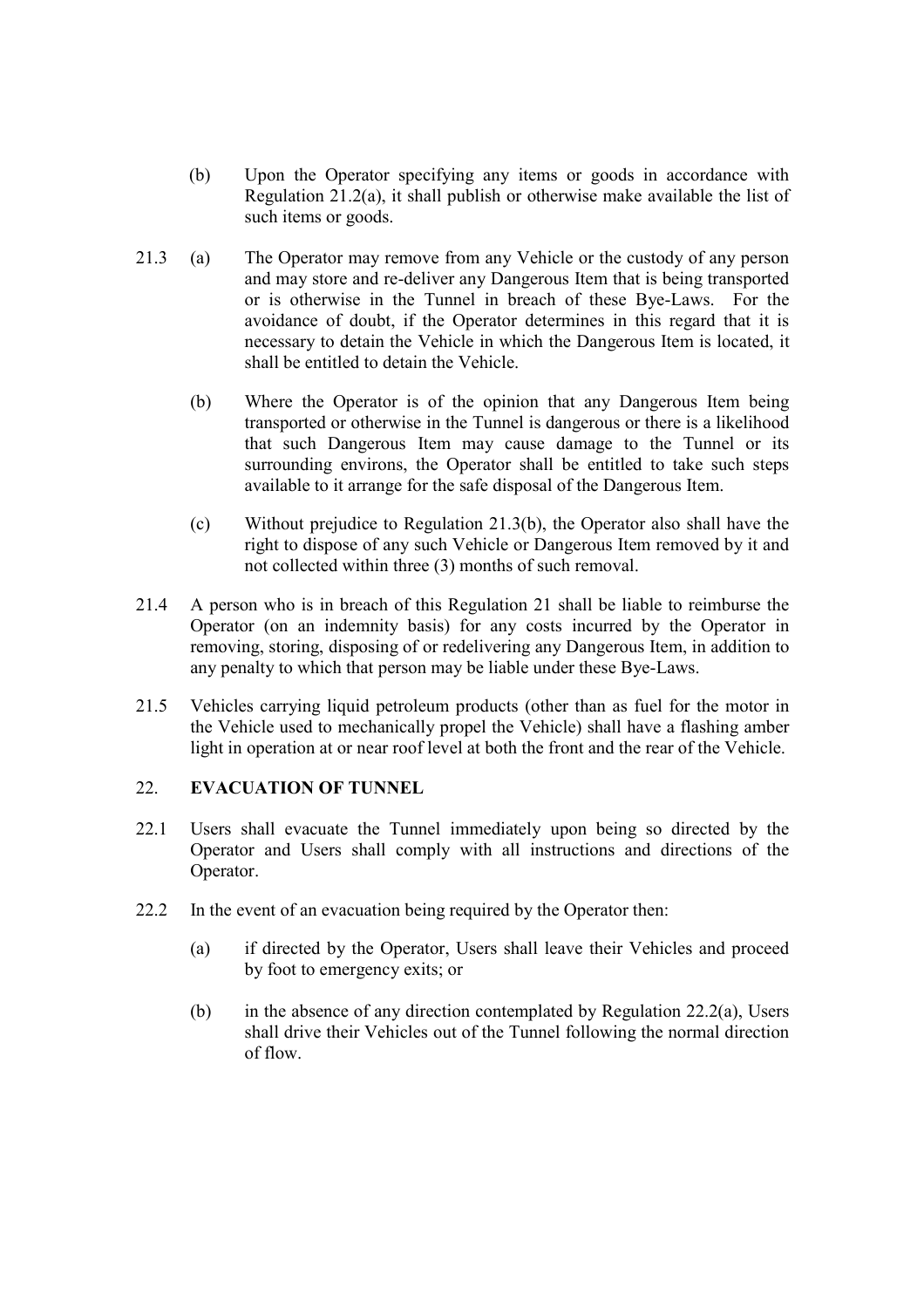# 23. HEIGHT RESTRICTION

- 23.1 Any Vehicle:
	- (a) whose height exceeds; or
	- (b) that has a load with a height exceeding,

4.65 metres is prohibited from accessing or otherwise using the Tunnel. For these purposes "height" shall be taken as meaning the perpendicular distance from the carriageway surface level.

- 23.2 Structures or devices (including, without limitation, moveable barriers) for the purpose of physically restricting access to the Tunnel or the Toll Collection Locations by Vehicles or Vehicles that have loads with a height exceeding 4.65 metres may be installed in or in the proximity of the Tunnel.
- 23.3 Neither the Operator nor the Authority shall be held liable for damage or injuries caused by a User driving or attempting to drive a Vehicle or a Vehicle with a load with a height exceeding 4.65 metres through the Tunnel or the Toll Collection Location.
- 23.4 Without prejudice to any other right or entitlement of the NRA or the Operator (if different), the User and the registered owner of any Vehicle that may have accessed the Tunnel in breach of this Regulation 23 shall reimburse (on an indemnity basis) the NRA and, to the extent different, the Operator against all damage, costs and expenses suffered or incurred by the NRA or the Operator as a consequence of the Vehicle accessing the Tunnel in breach of this Regulation 23.

#### 24. WIDE LOADS

- 24.1 The Operator may restrict the passage through the Toll Road (including, without limitation, the Tunnel) of Vehicles transporting Wide Loads.
- 24.2 Users shall comply with the requirements specified by the Operator in connection with the transportation of a Wide Load through the Toll Road, including, without limitation:
	- (a) giving notice to the Operator;
	- (b) having a Vehicle in advance of the Vehicle transporting the Wide Load and a Vehicle following the Vehicle transporting the Wide Load;
	- (c) displaying flags or signs or flashing lights on Vehicles;
	- (d) providing to the Operator documentation certifying road worthiness of Vehicles;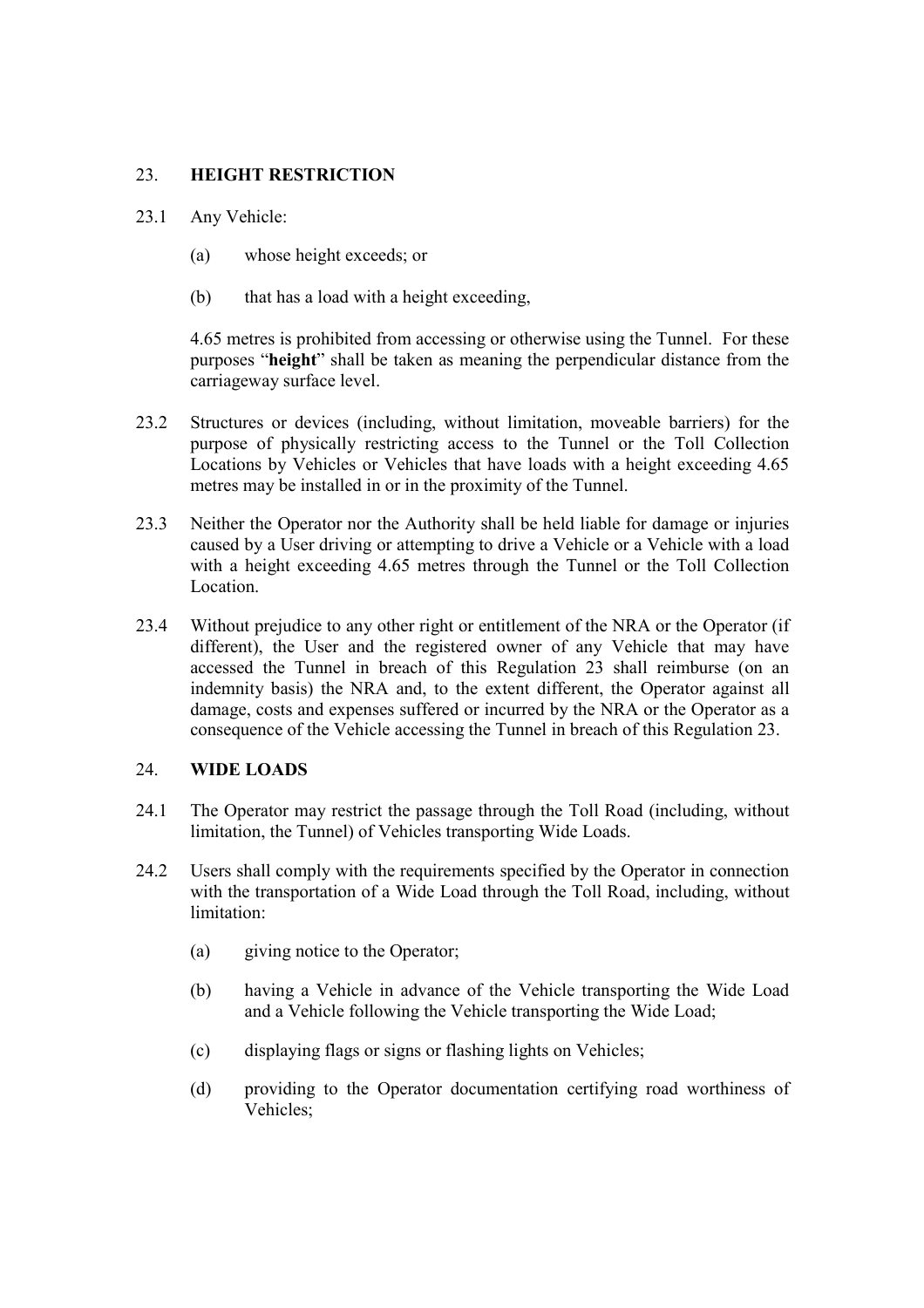- (e) providing to the Operator documentation giving a certified description of the dimensions of the Vehicle and the Wide Load;
- (f) complying with restrictions as to when the Vehicle transporting the Wide Load might access the Toll Road; and
- (g) the payment of such charges set by the Operator.

# 25. USE OF HEADLIGHTS IN THE TUNNEL

- 25.1 Users shall turn on their dipped headlights when entering the Tunnel and shall not turn them off until they have emerged from the Tunnel and only then, if it is safe so to do.
- 25.2 The use of full-beam headlights in the Tunnel is prohibited.

### 26. INSPECTION OF VEHICLES AND PACKAGES

An Authorised Officer may stop and inspect any Vehicle, load, item or goods brought or about to be brought into the Tunnel if he has reason to suspect that the passage of such Vehicle, load, item or good through the Tunnel would be in breach of these Bye-Laws or any other applicable law.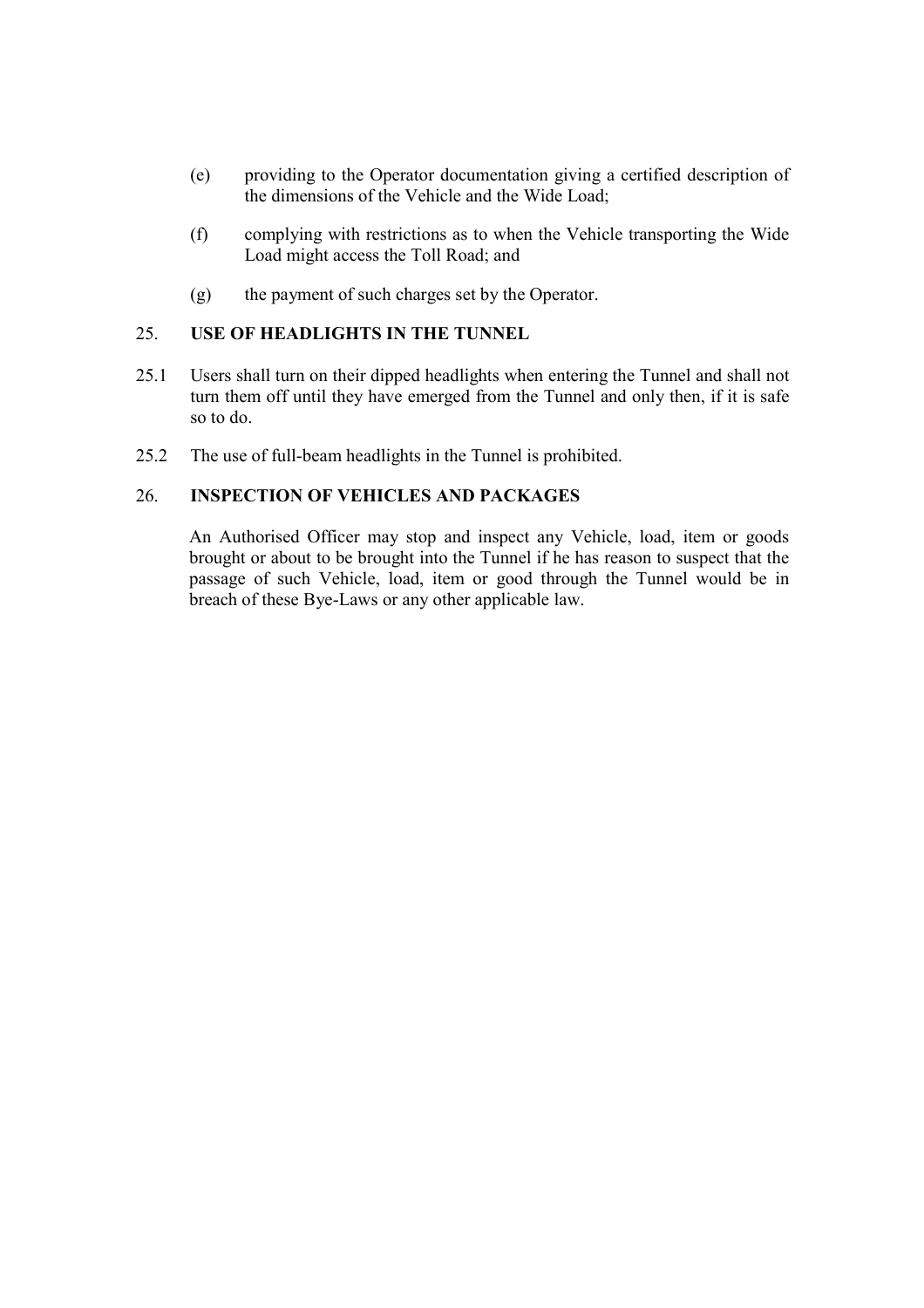# PART IV - GENERAL

### 27. AUTHORISED OFFICERS

- 27.1 On its own initiative or, if different, at the request of the Operator, the NRA may approve, from time to time, person or persons to act as Authorised Officers for the purposes of these Bye-Laws, the authority of each such person to act as Authorised Officer to take effect from the time specified by the NRA in any such approval and notified to such person.
- 27.2 The appointment of a person as an Authorised Officer may be terminated by the NRA, such termination to take effect from the time as may be specified by the NRA and notified to such person.
- 27.3 In addition to any powers conferred by these Bye-Laws, an Authorised Officer shall have the powers:
	- (a) to give instructions to Users using the Toll Road in connection with the control and regulation of Vehicles using the Toll Road; and
	- (b) to exercise the powers of the Operator contemplated by Regulation 13 (Obstruction), Regulation 14.1, 14.2 and 14.3 (Interference and Nuisance), Regulation 15.1 (Restricted Areas), Regulation 22 (Evacuation of Tunnel) and Regulation 24.2 (Wide Loads) and references in each of the foregoing Regulations to "Operator" shall be construed as including "an Authorised Officer".
- 27.4 Any Authorised Officer, in carrying out the functions conferred on him:
	- (a) to the extent practicable, shall identify himself as an Authorised Officer in connection with the Toll Road; and
	- (b) shall produce, if requested to do so, evidence of the approval by the NRA to his appointment as an "Authorised Officer".

#### 28. OFFENCES

- 28.1 Any person who contravenes (or attempts to contravene) a Bye-Law shall be guilty of an offence for the purposes of Section 64 and Section 81 of the Act.
- 28.2 Without prejudice to the generality of Regulation 28.1, any person who fails, neglects or refuses to obey a lawful instruction or direction of the Operator or any Authorised Officer shall be guilty of an offence for the purposes of Section 64(2) and Section 81 of the Act.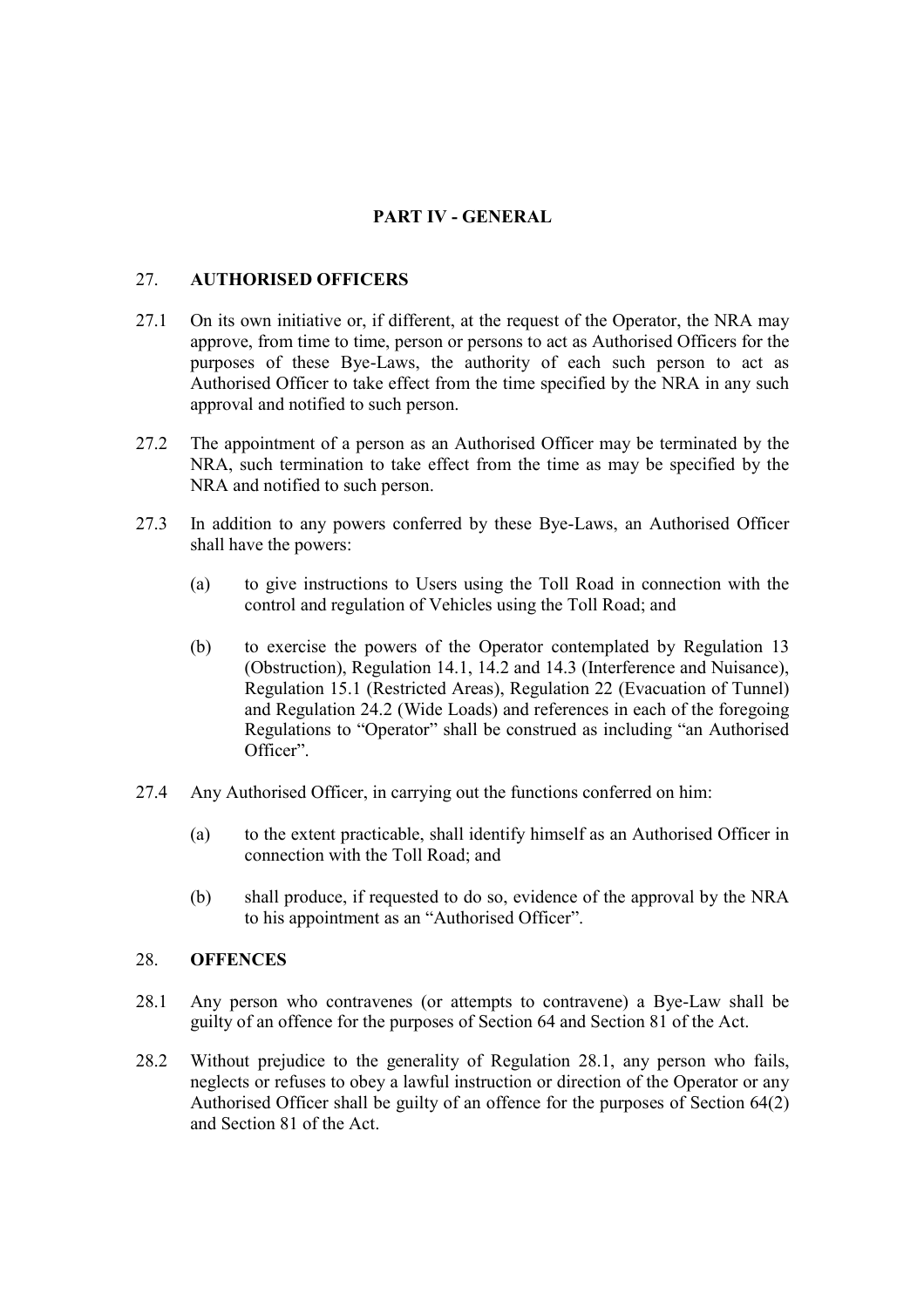28.3 The Operator may, by itself or with such assistance as it thinks necessary, stop and prevent a User from using the Toll Road where it has reasonable cause to believe that such User or the Vehicle under the control of the User is contravening or has contravened a Bye-Law or another provision of applicable law.

# 29. COMING INTO EFFECT OF BYE-LAWS

In accordance with Section  $61(8)$  of the Act, these Bye-Laws shall come into effect on 1<sup>st</sup> November 2006.

Date:

Peter Malone, Chairman, National Roads Authority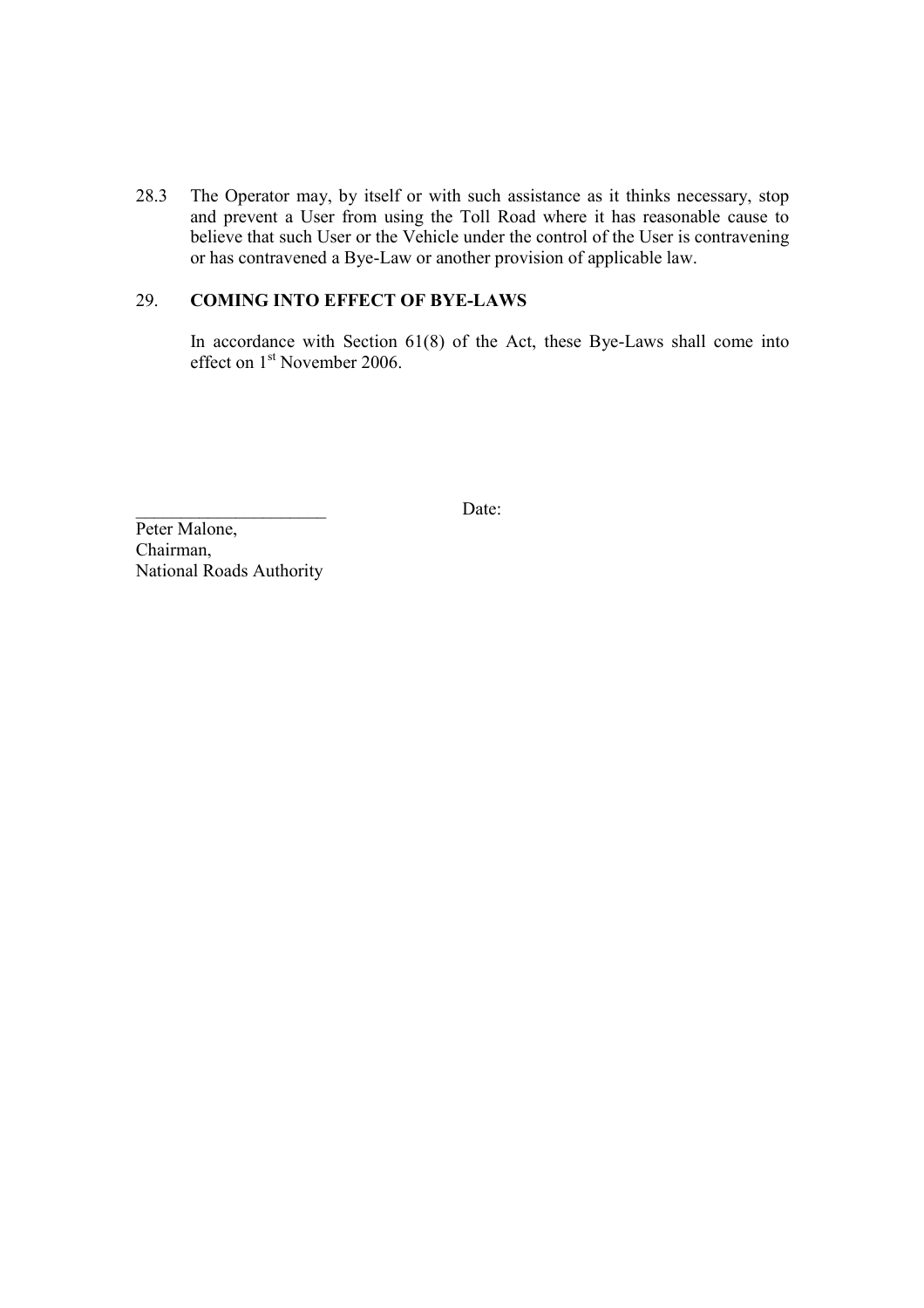### FIRST SCHEDULE Base Tolls

The amounts in this Schedule have been based on August 2005 prices, and are inclusive of VAT.

| <b>Class of Vehicle</b> |                                        | <b>Direction</b><br>of Travel   | Days of Week              |    | <b>Time Period</b>                        | <b>Base Toll</b> |
|-------------------------|----------------------------------------|---------------------------------|---------------------------|----|-------------------------------------------|------------------|
| All<br>exempted         | mechanically<br>propelled Vehicles not | Southbound                      | Monday<br>Friday          | to | 6 a.m. to 10 a.m.                         | €12              |
| All<br>exempted         | mechanically<br>propelled Vehicles not | Southbound                      | Monday<br>Friday          | to | 10 a.m. to 10 p.m.                        | $\epsilon$ 6     |
| All<br>exempted         | mechanically<br>propelled Vehicles not | Northbound                      | Monday<br>Friday          | to | 6 a.m. to 4 p.m.                          | $\epsilon$ 6     |
| All<br>exempted         | mechanically<br>propelled Vehicles not | Northbound                      | Monday<br>Friday          | to | 4 p.m. to 7 p.m.                          | €12              |
| All<br>exempted         | mechanically<br>propelled Vehicles not | Northbound                      | Monday<br>Friday          | to | 7 p.m. to 10 p.m.                         | €6               |
| All<br>exempted         | mechanically<br>propelled Vehicles not | Northbound<br>and<br>Southbound | Saturday<br>and<br>Sunday |    | 6 a.m. to 10 p.m.                         | €6               |
| All<br>exempted         | mechanically<br>propelled Vehicles not | Northbound<br>and<br>Southbound | Monday to<br>Sunday       |    | All times other than<br>6 a.m. to 10 p.m. | $\epsilon$ 3     |

Notes: (a) Southbound is the direction from Santry to Dublin Port.

(b) Northbound is the direction from Dublin Port to Santry.

Special Transports will be charged according to kind of load and weight and the toll paid by the User shall be decided by the NRA in consultation with the Operator.